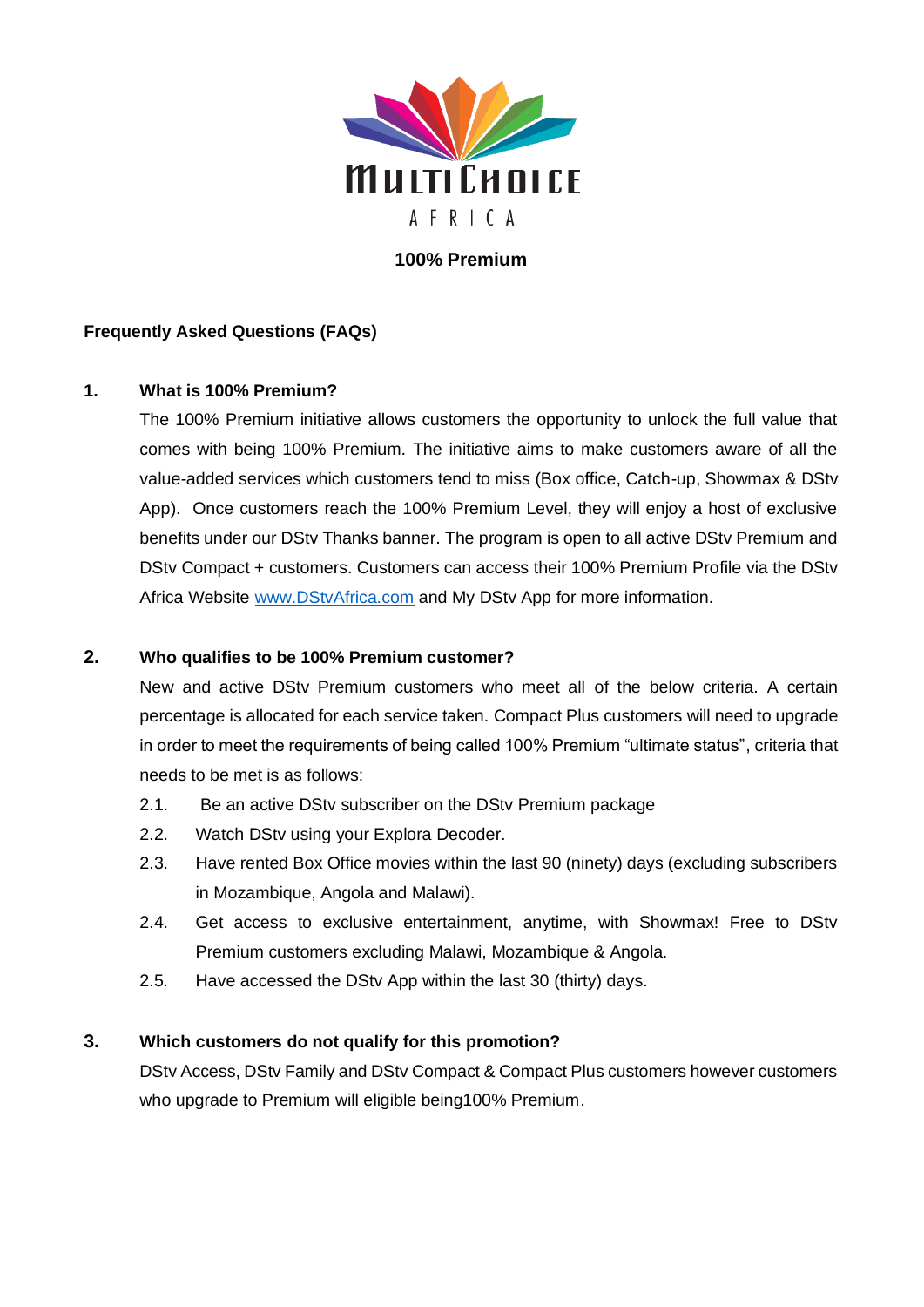# **4. When does the 100% Premium program offering start?**

The Competition runs from **01 April 2022** and ends on **31 March 2023.** Terms and conditions apply.

### **5. What are some of the benefits of being a 100% Premium level customer?**

100% Premium customers who contact our call center will be prioritized and serviced by an exclusive set of highly skilled agents. Which means that when a customer calls in and Customer inputs their smart card number they will be automatically rerouted to these agents (BAU). The 100% Premium Initiative will also reward customers who met the criteria as at the last day of the month with entries into various monthly draws were qualifying customers will have the opportunity to win awesome prizes as per the T's & C's. Other benefits available to qualifying customers are access to our exclusive Monthly newsletter, Free Showmax Add to Bill, BoxOffice movies on certain months, Birthday month discount on their primary premium package, after 3 months at 100% Premium, customers get as a gift an exclusive Gold remote etc.)

### **6. How will I know what I need to do to become a 100% Premium customer?**

Customers will be provided with a personalized page to track their Premium level status (digital tool) via the DStv Africa website & the DStv App. Once customers engage the digital tool, they will be able to view which of the products they currently meet the requirements to and which they are missing in order to be 100% Premium. Customers will be able to take up the missing products via:

- 1. SATB Link provided on the tool directing customers to the Showmax sign up page
- 2. BoxOffice Link provided on the tool directing customers to the BoxOffice page
- 3. DStv App Link provided on the tool directing customers to the DStv app sign up
- 4. XtraView / PVR Can be taken up by calling the contact centre
- 5. Explora Can be purchased at our branches and or our approved suppliers.
- 6. Upgrade to Premium Link to be provided on the digital tool and or contacting the contact centre

### **Customer Journey for 100% Premium entails:**

- Customisable 100% Premium profile that enables customer to upload/ change their profile picture and update their contact details
- Indication of current 100% Premium "level"
- Indication of which 100% Premium products is currently active
- Products not active greyed out
- Guidelines and embedded links to activating the products e.g.: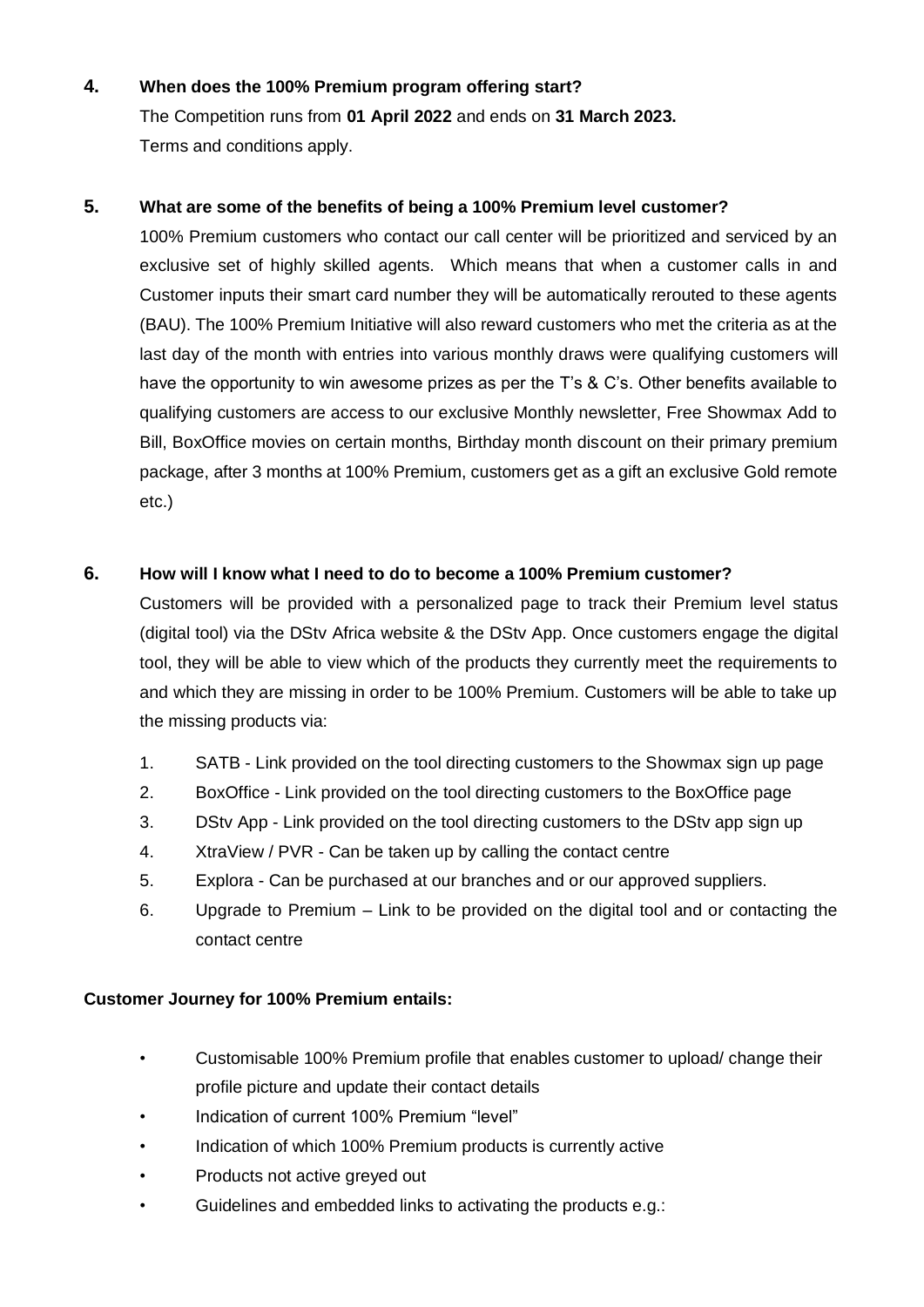- o Link to DStv Now app
- o Link to Showmax activation
- o Link to Box office rentals
- o Directions on how to purchase Explora and activate PVR/ Extra view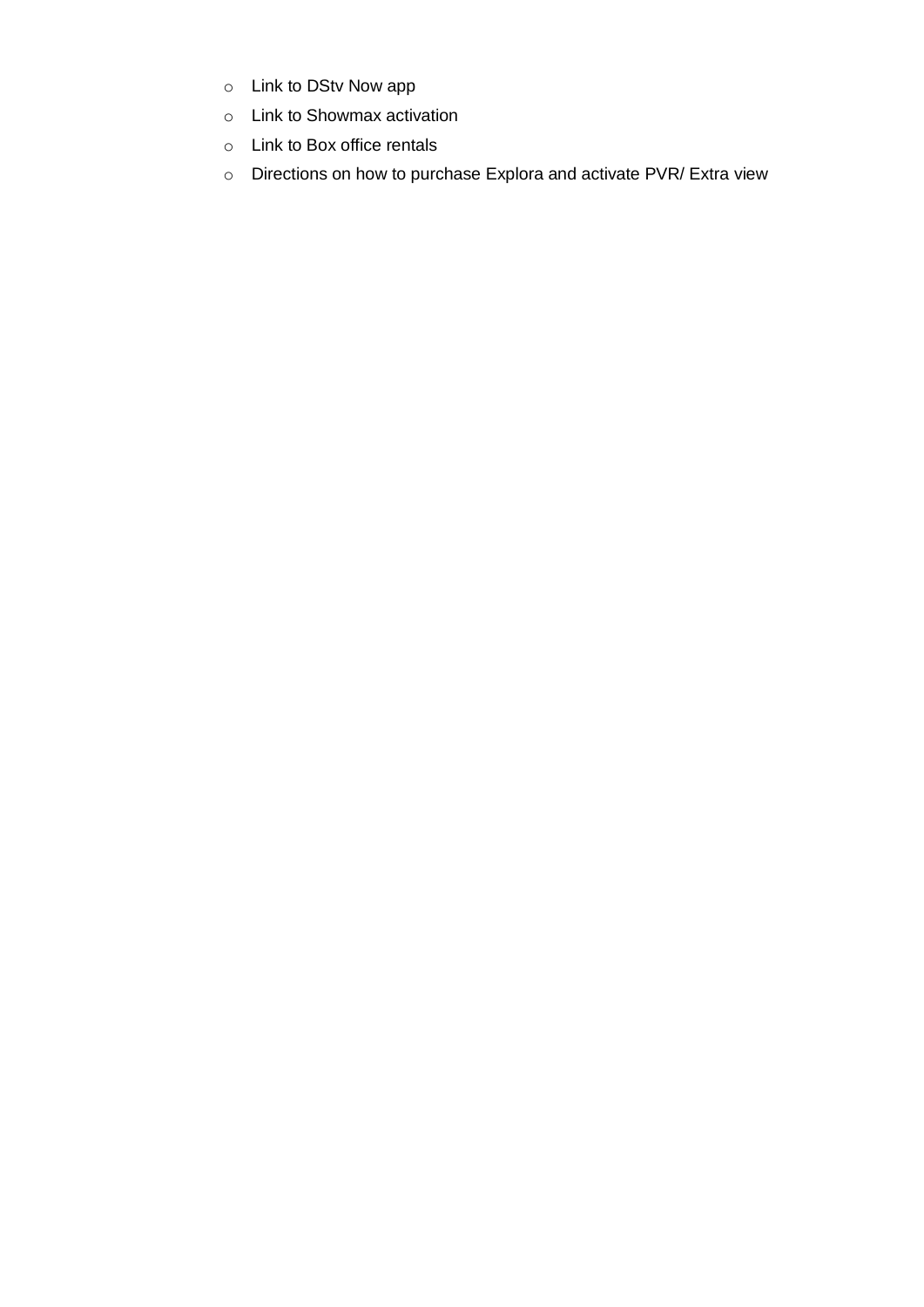### **Customer Journey via MyDStv App**



### **Customer Journey via DStv website**

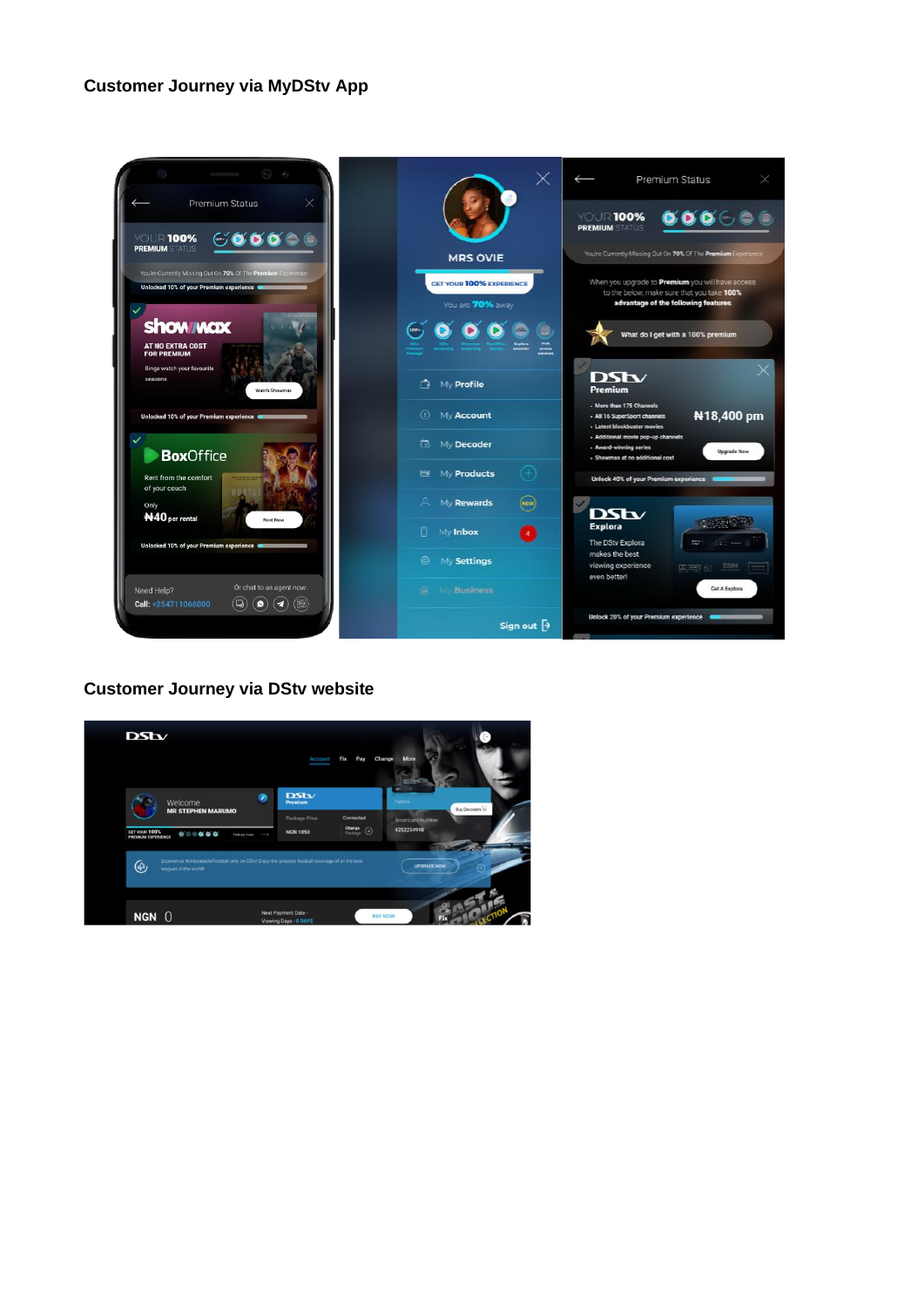